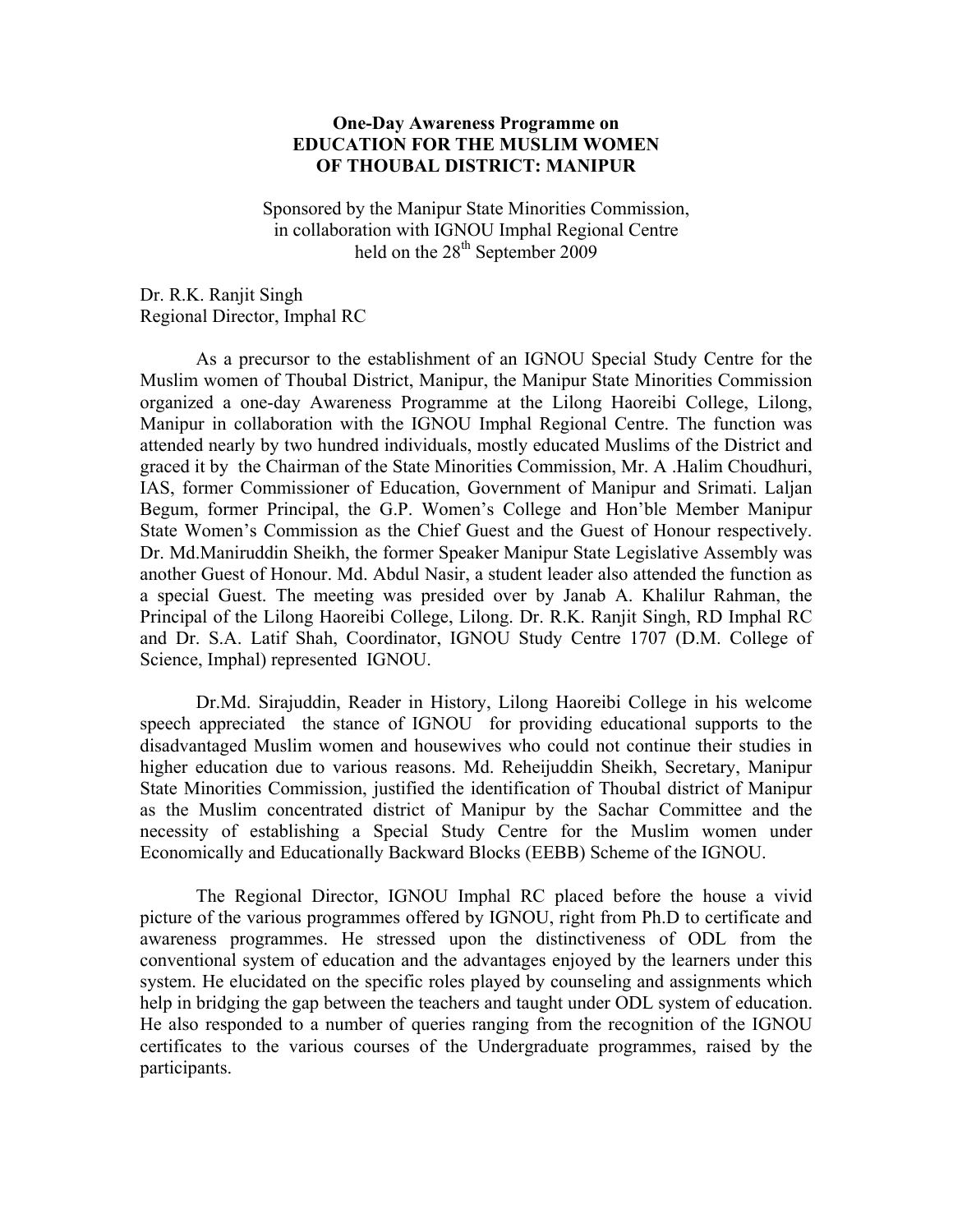The Sangai Express English edition of the 27<sup>th</sup> September issue (attached below) carries the notice requesting the Muslim academicians and general public of the area to attend the awareness programme scheduled on the  $29<sup>th</sup>$  Sept. 2009:

condolences ad sympathy to the families of the deceased persons as well as the injured victims.

**IGNOU** centre IMPHAL, Sep 26: A special study centre of<br>IGNOU would be established in the minority concentrated district of Thoubal with special package for minority<br>Muslim girls at Lilong<br>Haoreibi college, said a press release issued by Secretary of the Manipur **State Minorities Commis**sion, Md Raheijuddin Sheikh. Saying that an awareness programme would held in this regard at Lilong Haoreibi college at<br>11 am of September 28, it appealed to all Muslim academicians of the state to attend the awareness programme. After the awareness programme, an MoU would be signed between the Principal of Lilong Haoreibi College<br>and the IGNOU Regional Director, added the release.

Stock

Humidity

Sunset

Sunrise

(Source

his or her opinions and views. "Congress in Nagaland is in a strongest position.' he added.

The PCC chief said Congress in Nagaland is strong as people have refused to compromise with party's ethos and principles which were laid on a strong foundation. He also said strength of congress party lies with the people.

Pusa slammed the propaganda stating that till today no one has challenged the leadership of the party in<br>Nagaland, but admitted that as a responsible pro-people

member PCC. Yankithans Lotha also rebutted reports of disunity in the party stating that congress is a seasoned political party and also party which is for the grassroots level. They also said NFP led DAN Government is anti-pool Government where funds are grossly misused by<br>handful of people who are in power.

"Don't think that Congress in Nagaland is gone.' they said.

PCC president in the meantime cautioned that party would not hesitate to take disciplinary action



Mr.M.A. Janab Khan, former Additional Director of Education (University and Higher Education), Government of Manipur, in his speech appealed the Muslim women to make use of the advantages which are going to be provided by the upcoming IGNOU Special Study Centre. The educational status of the Muslim women in Manipur is still pitiable, he added.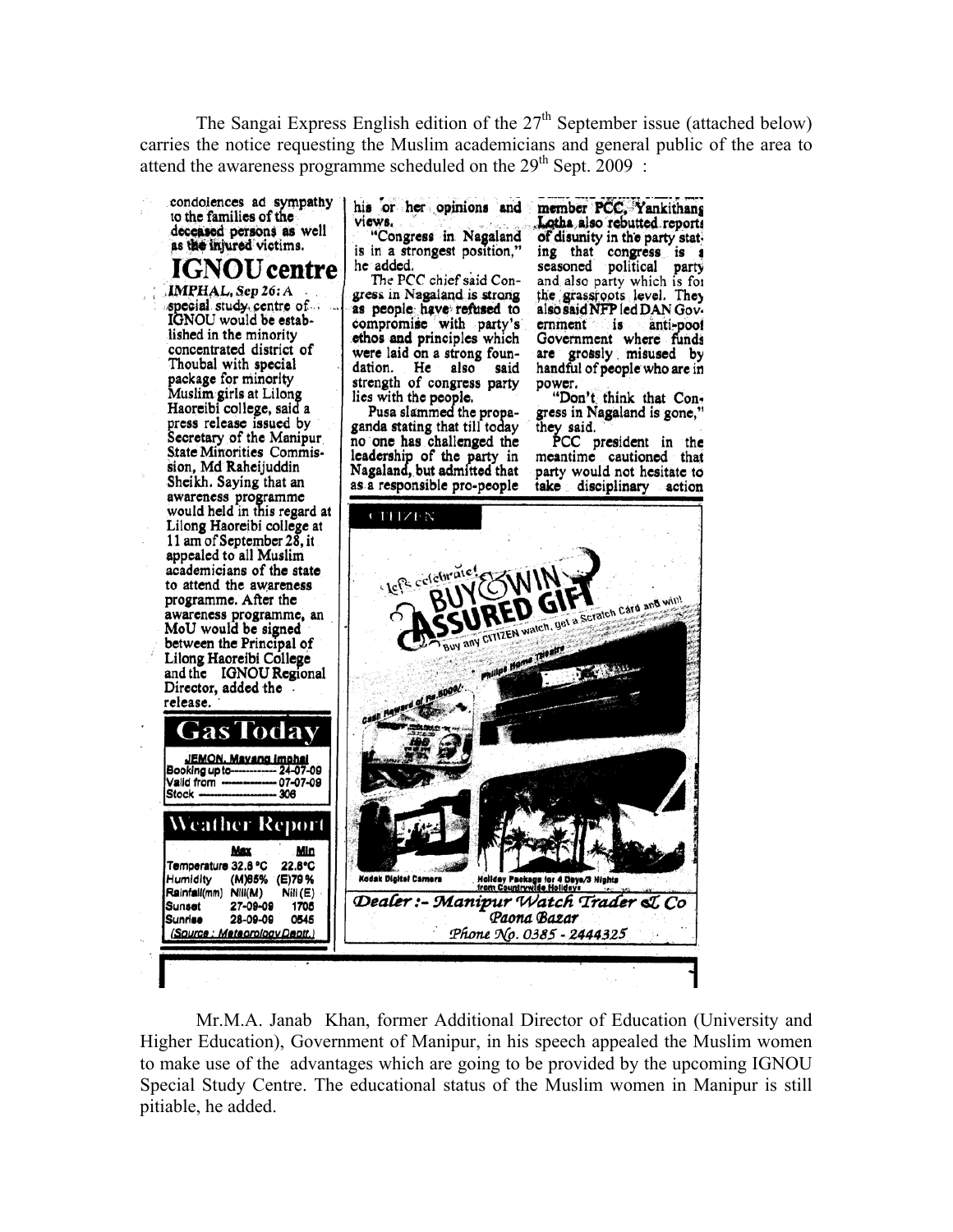Dr. Maniruddin Sheikh, former Speaker of Manipur Legislative Assembly, also noted the backwardness of the Muslim people of the State in the field of education. He appealed the Muslim people to take advantage of the courses being offered by the IGNOU which are not presently available in the Manipur University.

Smt. Laljan Bagum, Hon'ble Member Manipur State Women's Commission, regretted on the poor attendance of the Muslim women, particularly of the nearby villages of Lilong area. She noted that it is a great opportunity for them. They should make use of these advantages offered by IGNOU in pursuing further studies in various fields.



Halim Choudhury,IAS, the Chief Guest addressing the gathering



Laljan Bagum, Hon'ble Member Manipur State Women's Commission making appeals to the Muslim women to Join IGNOU for their educational advancement